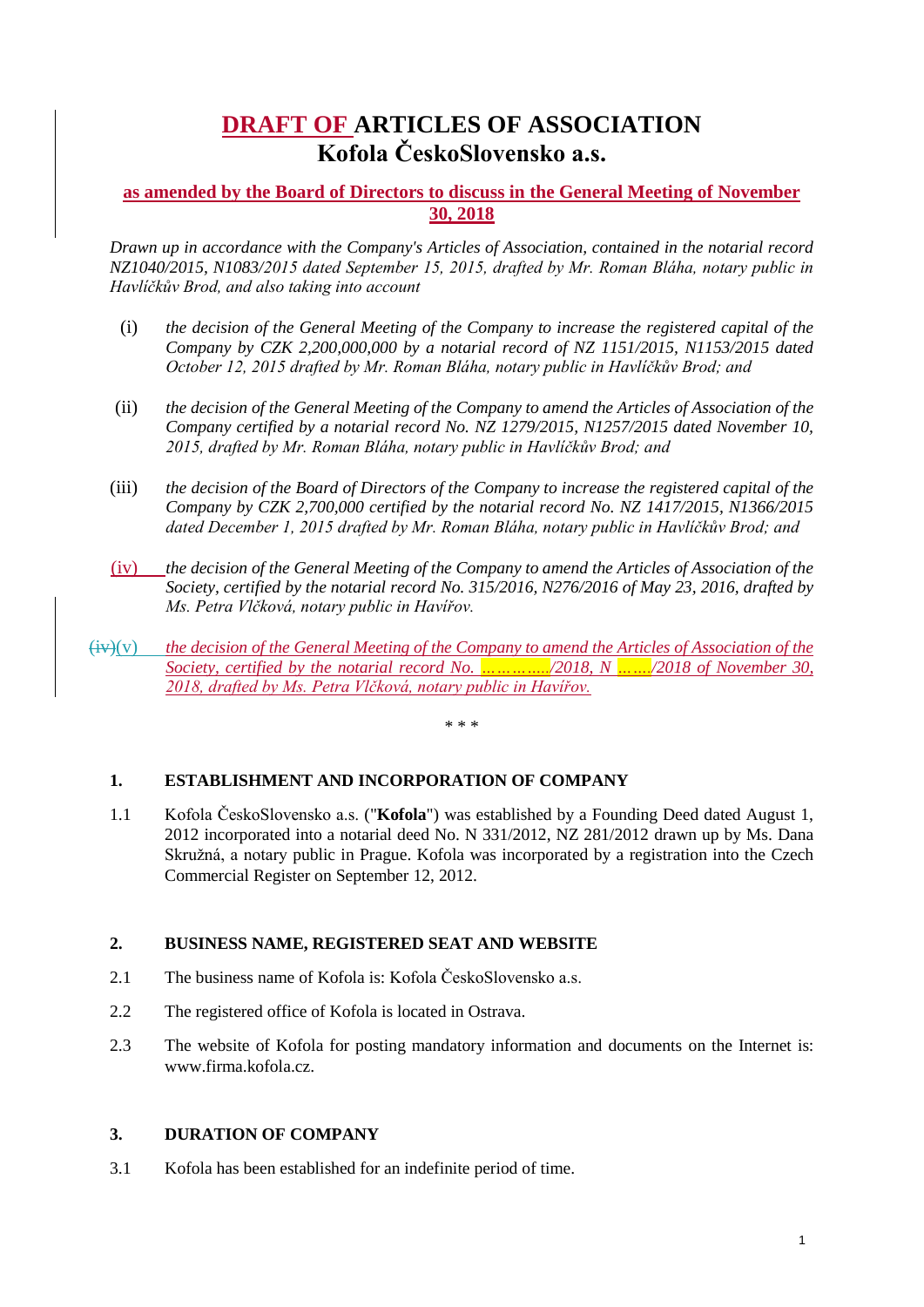## **4. SCOPE OF BUSINESS AND ACTIVITY OF COMPANY**

- 4.1 Kofola's scope of business (*předmět podnikání*) is as follows:
	- (a) Production, trade and services not mentioned in the Annexes 1 through 3 of the Trade Licensing Act (*Výroba, obchod a služby neuvedené v přílohách 1 až 3 živnostenského zákona*);
	- (b) Activity of accounting advisors, maintenance of accounting and maintenance of tax evidence (*Činnost účetních poradců, účetnictví, vedení daňové evidence*).
- 4.2 Kofola's scope of activity (*předmět činnosti*) is as follows:
	- (a) Lease of real-estate, apartments and non-residential premises (*Pronájem nemovitostí, bytů a nebytových prostor*).

#### **5. REGISTERED CAPITAL AND SHARES OF COMPANY**

- 5.1 The registered capital of Kofola amounts to CZK 2,229,500,000 (in words: two billion two hundred and twenty-nine million, five hundred thousand Czech Koruna).
- 5.2 The registered capital is divided into 22.295.000 (in words: twenty-two million, two hundred and ninety-five thousand) common registered shares (*kmenové akcie na jméno*), each of a face value of CZK 1 (in words: one Czech Koruna), issued as book-entry shares (*zaknihované akcie*) (the "**Shares**" or each individually a "**Share**").
- 5.3 The Shares are transferrable without any limitation.
- 5.4 Each Share carries one (1) vote. The total number of votes in Kofola is 22.295.000 (in words: twenty-two million, two hundred and ninety-five thousand)votes.
- 5.5 It is assumed that Kofola employees and employees of its subsidiaries do not have to pay the issue price of such shares in full or that they may acquire them from Kofola under other advantageous terms when subscribing or acquiring Kofola shares by its employees and employees of its subsidiaries, under the condition that any difference between the paid-up portion of the issue price and the price or the issue price and the price will be covered by Kofola's own resources. The terms of such acquisition of Kofola shares are determined by the Board of Directors. This Article applies *mutatis mutandis* to retired employees of Kofola and of its subsidiaries.

### **6. GLOBAL SHARE**

- 6.1 This Section applies only in case Kofola has issued certificated shares.
- 6.2 Global shares replacing individual replaceable shares can be issued to shareholders.
- <span id="page-1-1"></span>6.3 A shareholder owning more individual replaceable shares can at any time request Kofola to exchange these shares for one (1) or more global shares.
- <span id="page-1-2"></span><span id="page-1-0"></span>6.4 A shareholder owning a global share can at any time request Kofola to exchange this share:
	- (a) for individual replaceable shares; or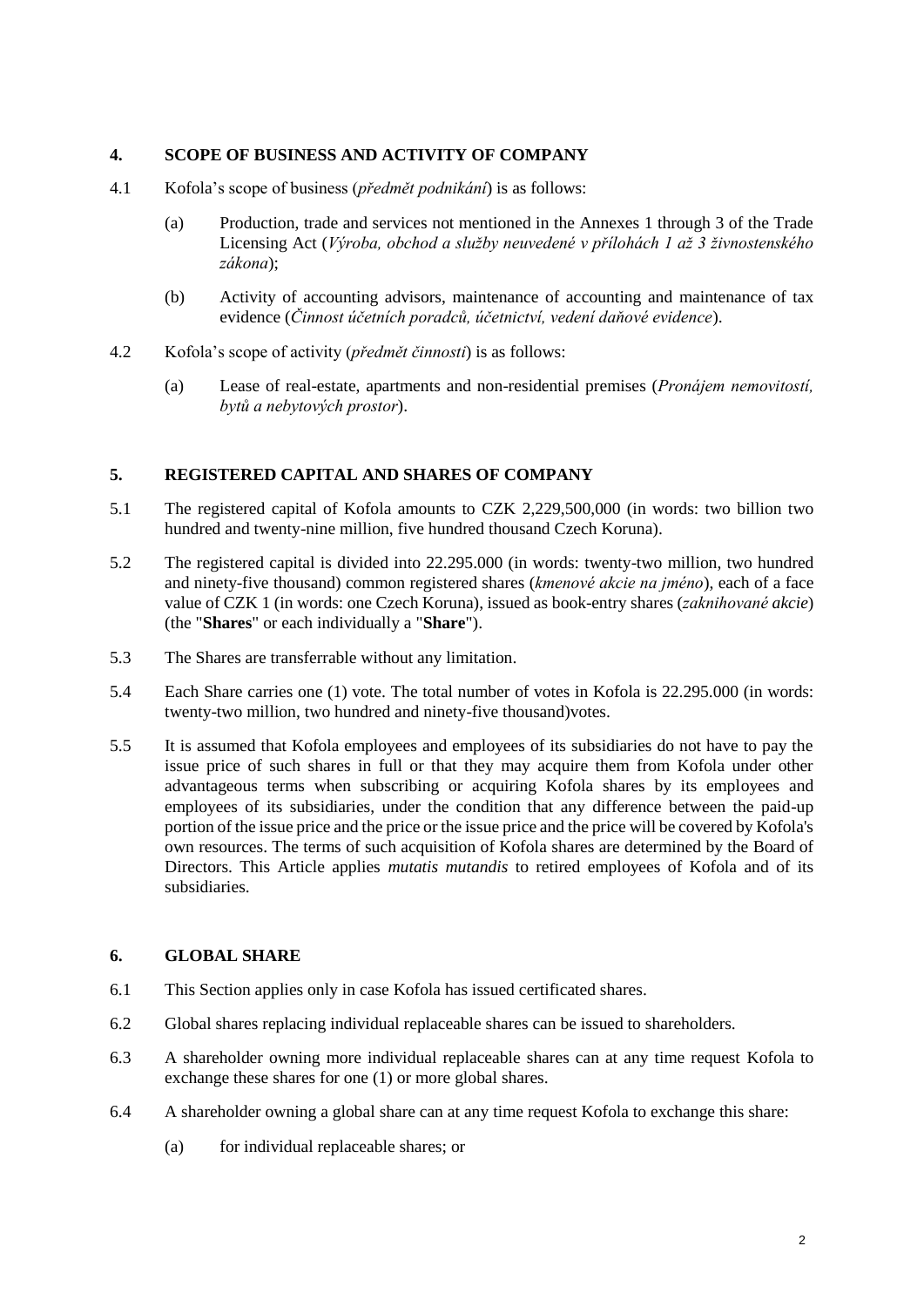- <span id="page-2-0"></span>(b) for more global shares replacing the original global share in such a way that newly issued global shares replace those replaceable individual shares replaced by the original global share; or
- (a) for individual replaceable shares and one or more global shares by a combination of option [\(a\)](#page-1-0) and [\(b\).](#page-2-0)
- 6.5 Kofola must satisfy the request of a shareholder for exchange pursuant to Sections [6.3](#page-1-1) and [6.4](#page-1-2) without undue delay after receipt of the request, however not earlier than all shares determined to be exchanged are handed over to Kofola, and within 14 calendar days thereafter at the latest. Costs for the exchange and costs for the destroying of replaced (global) shares are borne by Kofola.

# **7. BONDS**

7.1 Pursuant to a resolution of the General Meeting, Kofola may issue bonds which incorporate a right to exchange for shares of Kofola (i.e. convertible bonds) or a prior right to subscribe to new shares of Kofola (i.e. priority bonds).

# **8. LIST OF SHAREHOLDERS**

- 8.1 Subject to the following paragraph, shareholders of Kofola will be entered in a List of Shareholders kept by Kofola. The law stipulates contents of a List of Shareholders.
- 8.2 In so far as the Shares are dematerialized, a List of Shareholders is replaced by a book-entry securities register.

# **9. RIGHTS AND OBLIGATIONS OF SHAREHOLDERS**

- 9.1 The law and these Articles of Association stipulate rights and obligations of a shareholder.
- 9.2 A shareholder has a right in particular to:
	- (a) a share in profit or liquidation surplus if a profit or liquidation surplus is determined for distribution among shareholders;
	- (b) participate and vote at a General Meeting; and
	- (c) make proposals and counter-proposals to the matters involved in the agenda of a General Meeting.
- 9.3 A shareholder has also a right to request and receive clarification on the matters relating to Kofola or entities controlled by Kofola under the conditions set by the Act No. 90/2012 Coll., the Companies Act ("**Czech Companies Act**"). Unless a Chairman of a General Meeting decides otherwise, every shareholder has a time limit of 5 minutes to present its request. If a shareholder submits its request in writing, such written request may be submitted in a format not exceeding A4 using 12 font size.
- 9.4 If a shareholder intends to make a counterproposal on an issue included in the agenda of the General Meeting, it shall deliver it to Kofola at the latest 15 (fifteen) calendar days before the General Meeting should take place; this shall not apply to proposals to appoint certain persons as Kofola´s bodies that might be submitted by a shareholder not only prior to the General Meeting but as well directly at the General Meeting.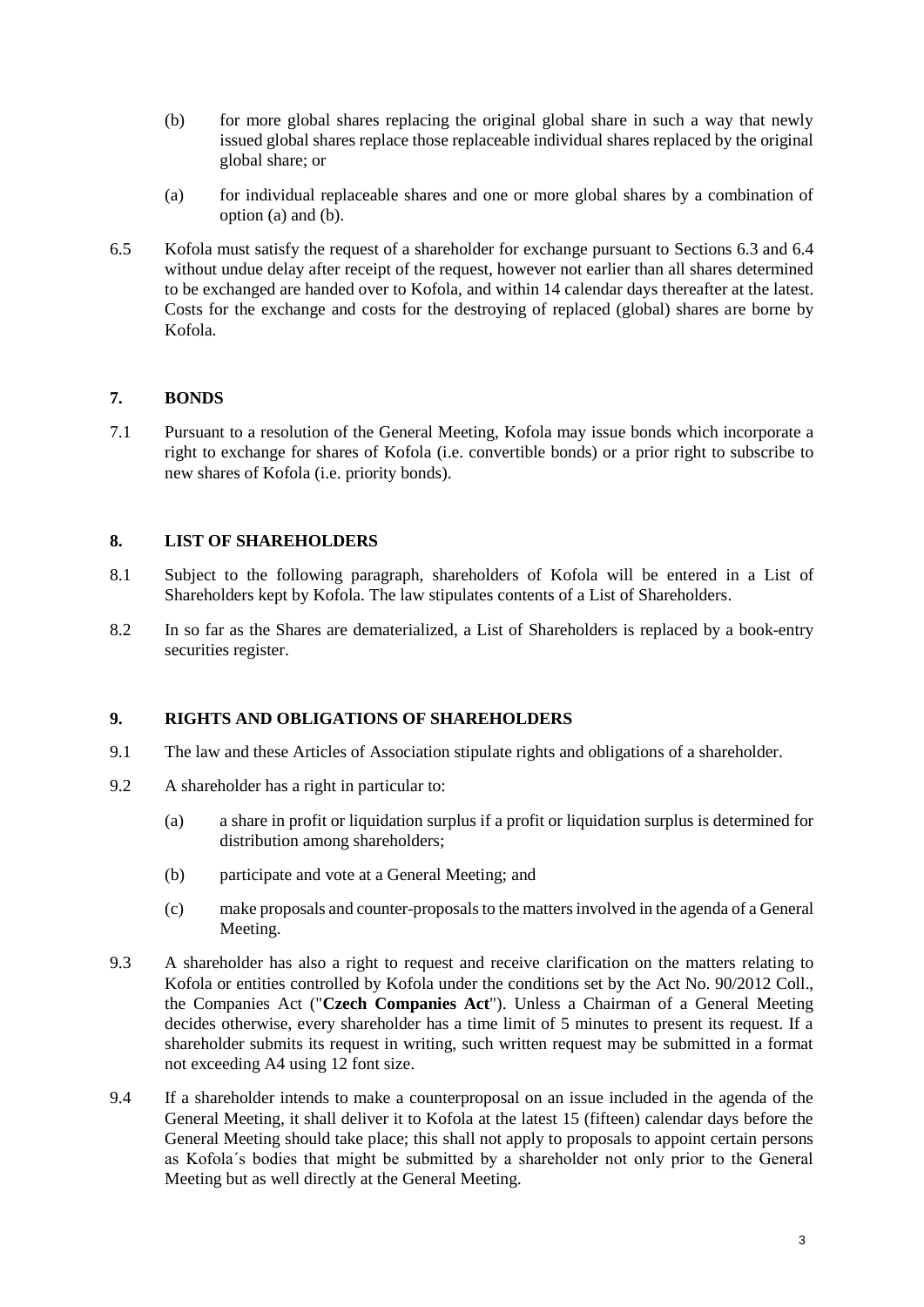- 9.5 No shareholder has a prior right to subscribe to new shares of Kofola which have not been subscribed by another shareholder of Kofola within the meaning of Sec. 484(2) of the Czech Companies Act.
- 9.6 A share in Kofola's profit and liquidation surplus can be paid not only in cash. The way in which payment of a share in Kofola's profit and liquidation surplus is to be made will be decided on by the General Meeting.
- 9.7 The decisive date to exercise a shareholder right to share in Kofola's profit corresponds to the decisive date to attend the General Meeting which resolved on the profit distribution.
- 9.8 The decisive date to attend a General Meeting is the seventh day preceding the date of holding of the General Meeting.

## **10. INTERNAL STRUCTURE SYSTEM OF COMPANY, COMPANY'S BODIES**

- 10.1 Kofola chose a dualistic internal structure system.
- 10.2 Kofola's bodies are:
	- (a) General Meeting;
	- (b) Board of Directors;
	- (c) Supervisory Board; and
	- (d) Audit Committee.
- 10.3 In case Kofola has a sole shareholder, no General Meeting takes place and the sole shareholder will exercise the powers of the General Meeting. If the sole shareholder adopts a resolution while performing powers of the General Meeting, the sole shareholder must deliver such a resolution to the attention of Kofola; such a resolution is effective vis-à-vis Kofola as of the moment it is received by Kofola. Members of Kofola's bodies are obliged to present a proposal of resolutions to the sole shareholder in sufficient time advance. The sole shareholder may determine a deadline by which the proposal must be presented to the sole shareholder.

## **11. GENERAL MEETING**

- 11.1 The General Meeting is the supreme body of Kofola.
- 11.2 The General Meeting is authorized to:
	- (a) decide on changes of the Articles of Association, unless it is a change which occurred as a result of increase of the registered capital by the Board of Directors authorized by the General Meeting to do so or a change which occurred as a result of other legal facts;
	- (b) adopt procedural rules of the General Meeting, if Kofola desires to provide more details on the course of a General Meeting of Kofola besides the rules stipulated by the law or these Articles of Association;
	- (c) elect and recall members of the Supervisory Board and approve their agreement on performance of office including their remuneration;
	- (d) appoint and recall a liquidator and approve its agreement on performance of office including its remuneration;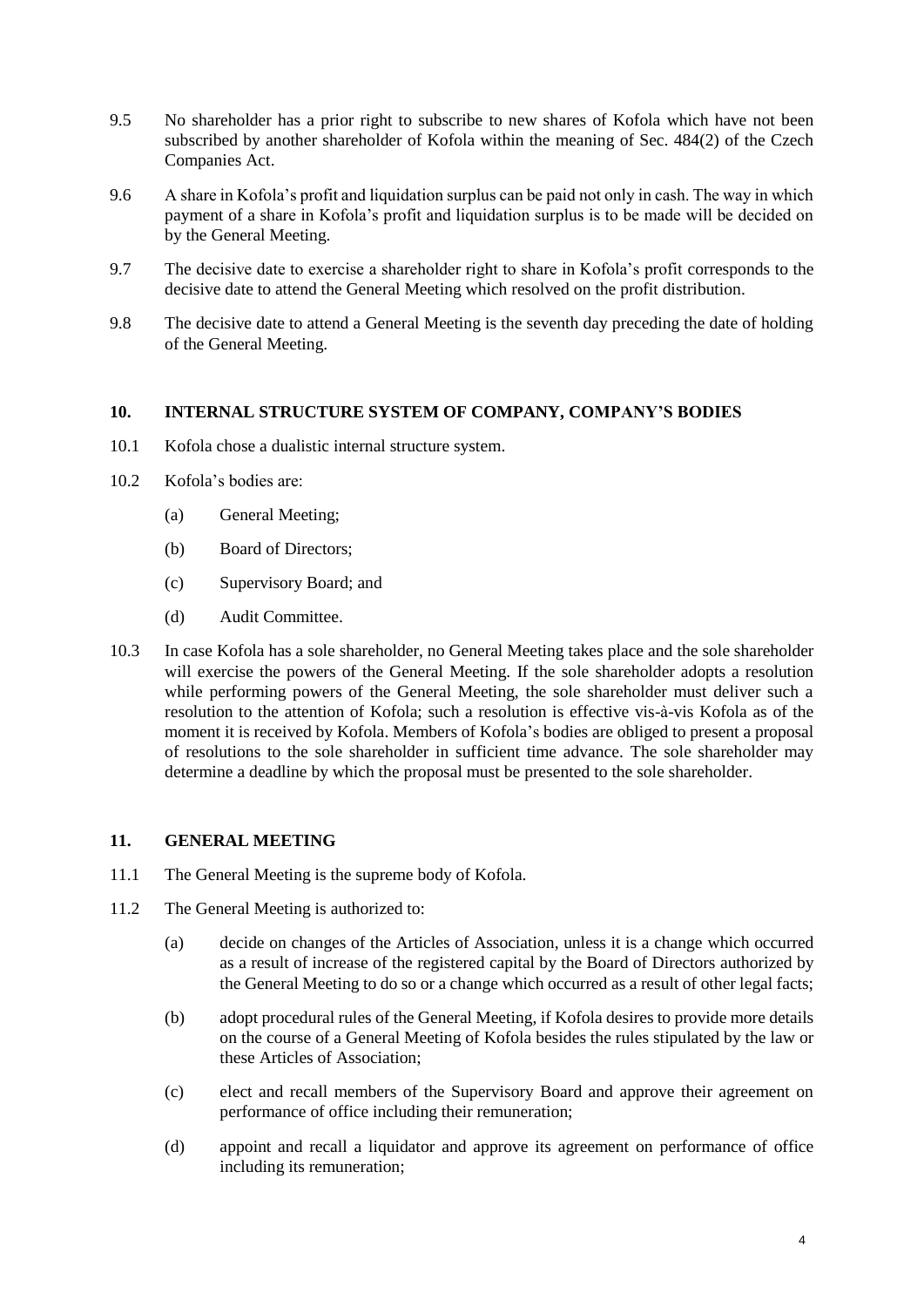- (e) approve a transfer, lease or pledge of Kofola's enterprise or such a part thereof that would imply a significant change of the existing structure of the enterprise or a significant change of the scope of business or activity of Kofola,
- (f) decide on matters which are submitted by the Board of Directors to the General Meeting to be resolved by the General Meeting;
- (g) grant instructions to the Board of Directors and Supervisory Board and approve operating principles of the Board of Directors and the Supervisory Board, provided that these are not contrary to law; the General Meeting may also prohibit a member of the Board of Directors and Supervisory Board to take certain actions, in case such a prohibition is in the interest of Kofola;
- (h) decide on distribution of profit, incl. distribution of dividends, or of other own sources, or decide on settlement of loss;
- (i) appoint Kofola's auditor; and
- (j) decide on any other issues falling under the powers of the General Meeting by virtue of the Czech Companies Act or these Articles of Association.
- 11.3 A General Meeting is convened by the Board of Directors. The Czech Companies Act provides for the cases in which a General Meeting must be convened by a member of the Board of Directors, by the Supervisory Board or by its member.
- 11.4 A Convener is obliged to publish an invitation to the General Meeting at the latest 30 days before the General Meeting on Kofola's website www.firma.kofola.cz. Sending of invitations to a shareholder's address is replaced by a publication in the Commercial Bulletin. Except for the methods referred to in preceding sentences a shareholder may also request sending of invitations to a General Meeting of the company to its e-mail address that a shareholder notifies to Kofola no later than 7 days prior sending of an invitation to a General Meeting by means of a written notice sent to the registered office of Kofola whereas a signature on such notification must be legalised. If the shareholder delivers its notification less than 7 days before dispatching of an invitation to a General Meeting the notification concerned shall be taken into account for a following General Meeting. In case of a shareholder - legal entity, an original or a certified copy of a registry extract or another reliable document that will prove the existence of the shareholder and the authorization of the authorized person(s) to sign a notification must be attached to the notification, such a document must not be older than three (3) months. If a notification is signed by a proxy of the shareholder, a proxy must attach a Power of Attorney in writing signed by a shareholder (if a shareholder is an individual) or one or more authorized person(s) on behalf of a shareholder (if a shareholder is a legal entity) in each case with such signature being legalised. A proxy of a shareholder that is a legal entity must attach, along with the Power of Attorney, an original or a certified copy of a registry extract or another reliable document that will prove the existence of the shareholder and the authorization of the authorized person(s) to signed the Power of Attorney on behalf of the shareholder; these documents (except the Power of Attorney) may not be older than three (3) months. If these documents are not in Czech or English language, an official translation of the documents or their necessary part into the Czech or English language must be attached.

In such a case, Kofola delivers invitations to prospective General Meetings also by email to the announced email address. If a shareholder no longer wishes to receive invitations to the prospective General Meetings also electronically to the notified email address, the shareholder shall notify it to Kofola in writing in the same manners as specified above in this paragraph no later than 7 days prior dispatching of an invitation to a General Meeting. If a shareholder causes that the email address that he or she notified to Kofola for the purposes of delivery of invitations to a General Meeting does not correspond to the actual state of affairs or that such e-mail address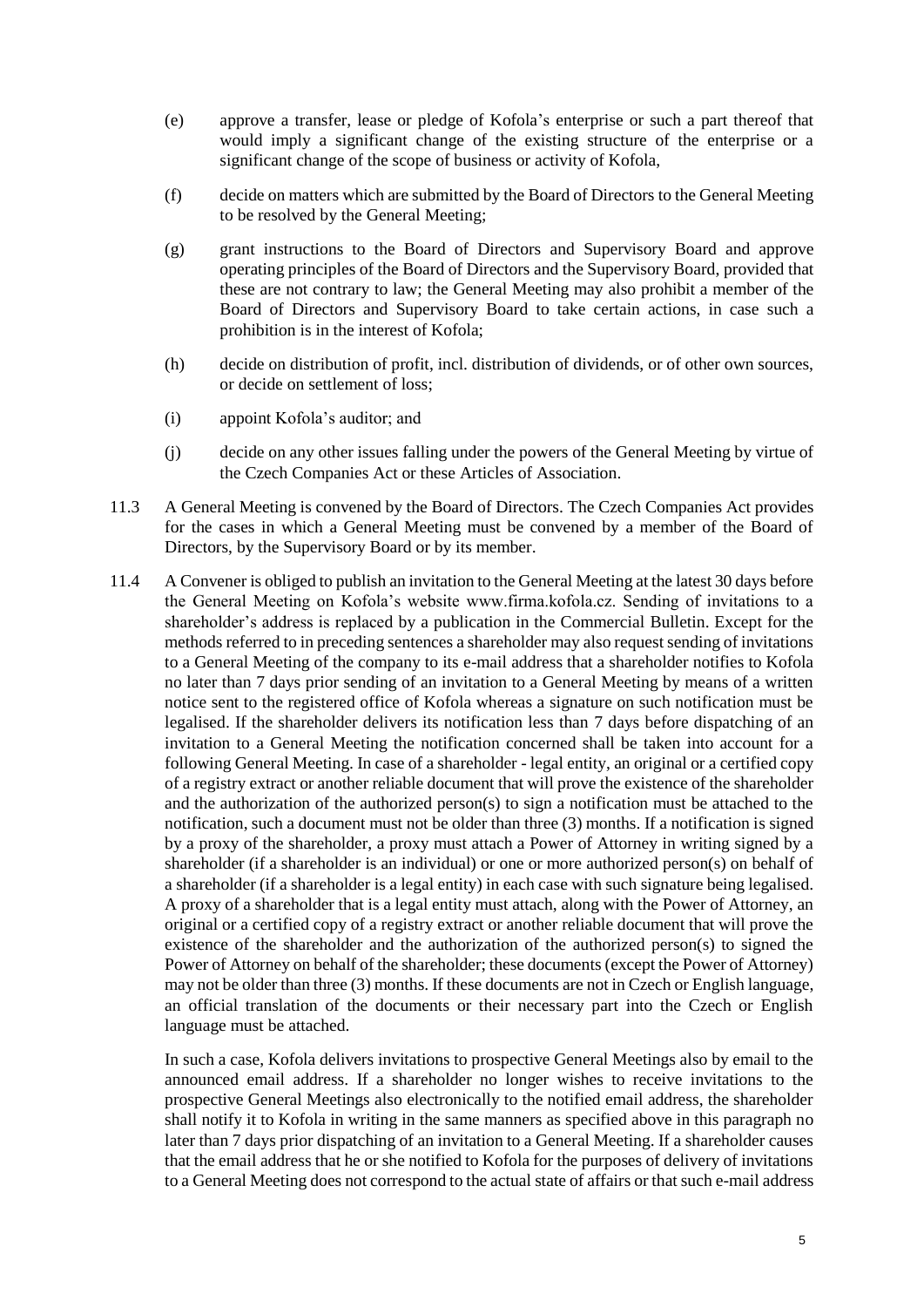was in the meantime cancelled and the shareholder has not notified a new e-mail address to Kofola, the shareholder may not seek invalidity of the resolutions of the General Meeting due to the fact that Kofola did not allow the shareholder to participate in the General Meeting or exercise voting rights at the General Meeting on the basis of this fact.

- 11.5 A General Meeting constitutes a quorum if the shareholders present at the General Meeting own shares with aggregate face value exceeding 50% of the registered capital. If a General Meeting does not constitute a quorum within one (1) hour from its anticipated opening, a substitute General Meeting with the same agenda will be convened by the Board of Directors without undue delay, if still necessary, in the manner prescribed by the Czech Companies Act and these Articles of Association. A substitute General Meeting can take place without a necessity to constitute the quorum.
- 11.6 An invitation to a General Meeting must include the statutory information and in case of a proposal to amend the Articles of Association, also the content of the intended amendment should be cited in the invitation. Kofola will also enable to the shareholders a free access to the proposal of amendment of the Articles of Association at the registered office of Kofola and on its website.
- 11.7 If all shareholders agree, a General Meeting can take place also without fulfilling the requirements set for convocation of a General Meeting.
- 11.8 Without previous approval of the General Meeting, making sound or visual recordings of a General Meeting is prohibited.
- 11.9 Kofola must, for each agenda of a General Meeting, include a "Discussion" point and provide for the discussion enough space.
- 11.10 A General Meeting convened on request of qualified shareholders, as defined by the Czech Companies Act, may only be cancelled or its date changed upon the approval by the shareholders submitting the request. In all other cases, a General Meeting may be cancelled, when any extraordinary obstacles to its holding (such as force majeure) occur or when holding a General Meeting would be obviously purposeless.

# **12. PARTICIPATION AT GENERAL MEETING**

- 12.1 A venue, date and time of a General Meeting will be determined in a manner so as to ensure that a shareholder's right to attend a General Meeting is not unreasonably restricted. It is deemed that a General Meeting convened to begin and end between 9.00 am (CET) and 6.00 pm (CET) on a business day at the registered office of Kofola, elsewhere in Ostrava or in Prague does not unreasonably restrict a shareholder's right to attend a General Meeting.
- 12.2 A shareholder can participate at a General Meeting either personally or through a proxy.
- <span id="page-5-0"></span>12.3 A shareholder who is an individual will submit his identification card or passport in order to prove his identity before being admitted to a General Meeting.
- 12.4 A shareholder that is a legal entity may participate at a General Meeting through a person authorized to represent such a shareholder (authorized person). In such a case, the authorized person will submit an original or a certified copy of a registry extract or another reliable document that will prove the existence of the shareholder and the authorization of the authorized person to represent the shareholder; these documents may not be older than three (3) months. If these documents are not issued in Czech or English language, an official translation of the documents or their necessary part into the Czech or English language must be attached. An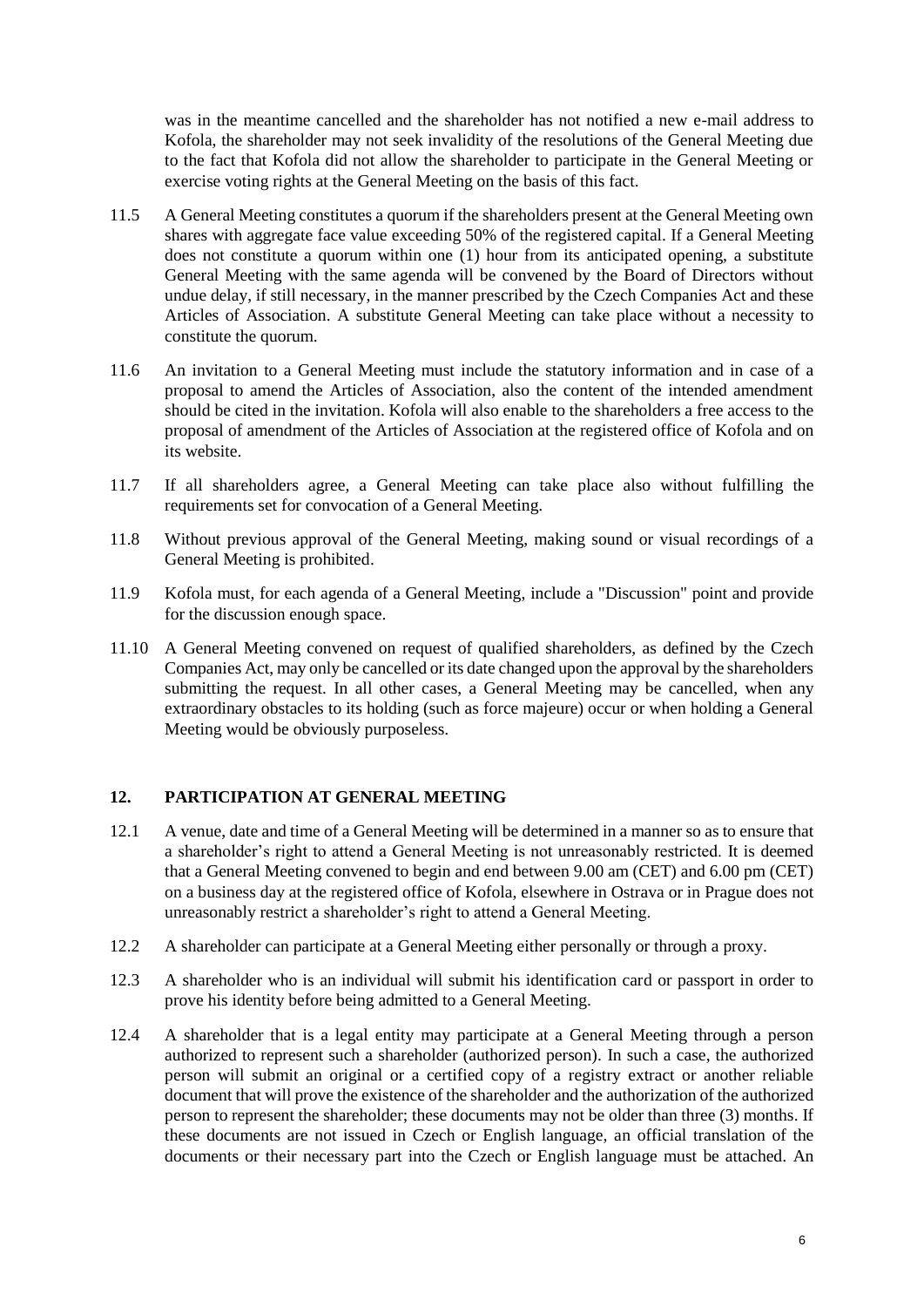authorized person will submit his identification card or passport in order to prove his identity before being admitted to a General Meeting.

- <span id="page-6-0"></span>12.5 If a shareholder is represented by a proxy, the proxy must, before being admitted to a General Meeting, submit a Power of Attorney in written form signed by the shareholder (if a shareholder is an individual) or signed by one or more authorized person(s) on behalf of the shareholder (if a shareholder is a legal entity) in each case with such signature being legalized. A proxy of a shareholder that is a legal entity must submit, along with the Power of Attorney, an original or a certified copy of a registry extract or another reliable document that will prove the existence of the shareholder and the authorization of the authorized person(s) who signed the Power of Attorney on behalf of the shareholder; these documents (except the Power of Attorney) may not be older than three (3) months. If these documents are not in Czech or English language, an official translation of the documents or their necessary part into the Czech or English language must be attached. The proxy will submit his identification card or passport in order to prove his identity before being admitted to a General Meeting.
- 12.6 Kofola may admit to a General Meeting a shareholder, its authorized representative or its proxy if there is no doubt about their identity and their power to represent the shareholder even if the documents to be submitted under the Sections [12.3](#page-5-0) through [12.5](#page-6-0) are not submitted in their entirety or with necessary signature notarization.
- 12.7 The Power of Attorney must state if it is granted for representing in one or more General Meetings. At the latest on the day of posting of an invitation to a General Meeting, Kofola shall make available in writing at Kofola's registered office and electronically by posting on Kofola's website a form of a Power of Attorney. Kofola shall enable the shareholders to announce granting or removal of the Power of Attorney through electronic means. Such a notification shall be accompanied by a guaranteed electronic signature based on a qualified certificate issued by an accredited certifying service provider. Details for a notification of granting or removal of a Power of Attorney and requirements for its content shall be announced by the Board of Directors on Kofola's website.
- 12.8 All present shareholders will be recorded in an attendance list (*seznam přítomných akcionářů*) that will contain information required by the Czech Companies Act. If a certain person is refused to be registered in the attendance list and admitted to a General Meeting, the refusal and its reasoning will be specified in the attendance list. The attendance list must be available in the meeting room until the closing of a General Meeting.
- 12.9 Members of the Board of Directors must participate at any General Meeting; they must be granted a right to take the floor whenever they ask. Members of the Board of Directors attending a general meeting shall be permitted to speak whenever they request. Members of the Supervisory Board or the Audit Committee must be admitted to a General Meeting whenever they wish. An auditor is entitled to participate at the relevant part of a General Meeting to acquaint General Meeting approving financial statements with its findings. Other persons can participate at a General Meeting subject to consent of the convener of a General Meeting or a Chairman of the General Meeting.

### **13. COURSE OF GENERAL MEETING**

13.1 A General Meeting will be opened by a convener or by a person designated by a convener. If no such person is present at a General Meeting, a General Meeting will be opened by a Chairman of the Board of Directors or by a person designated by the Chairman, or in case of lack of such designation, by the oldest member of the Board of Directors present at a General Meeting. If no such person is present, a General Meeting will be opened by a Chairman of the Supervisory Board or by a person designated by the Chairman. If none of the persons stipulated above can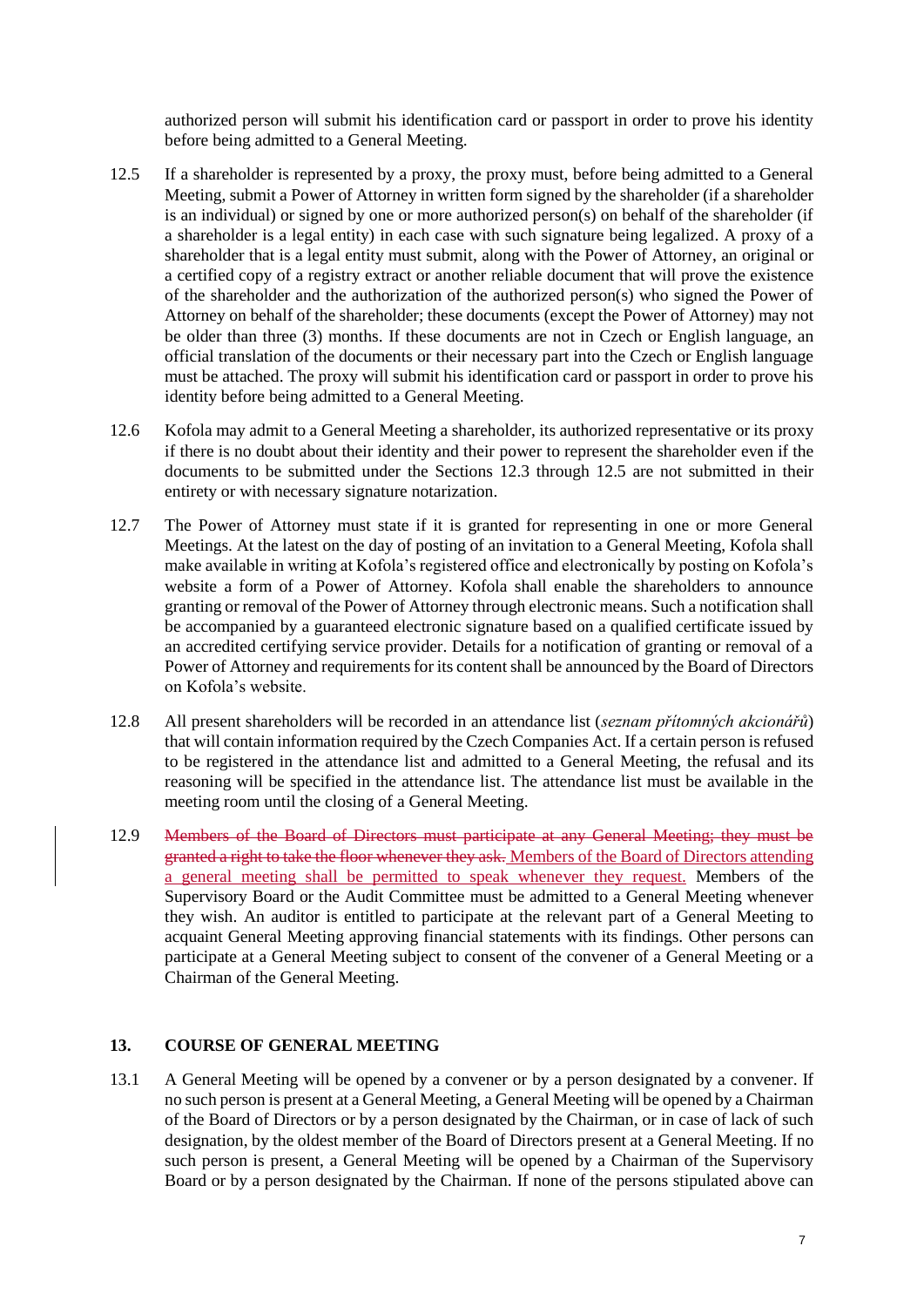open the General Meeting, the General Meeting will be opened by a shareholder owning shares with highest aggregate nominal value; if there are more such shareholders, the oldest of them (or the oldest person representing them) will open the General Meeting.

- 13.2 A person opening a General Meeting confirms correctness of the convocation of a General Meeting and its quorum and present its agenda. Thereafter, he proposes candidates for position of (i) a Chairman of a General Meeting, (ii) a minute taker, (iii) a minute verifier, and (iv) a scrutinizer(s). The general meeting may decide that the chairman of the general meeting and the minute verifier shall be the same person and as well as that the chairman of the general meeting shall also scrutinise votes provided that it does not jeopardize the due and proper course of proceedings of the general meeting.
- 13.3 A Chairman of a General Meeting arranges for a due course of a General Meeting, including arranging for order of voting, ensuring its proper course, declare the agenda completed, resolve doubts concerning the procedure and manage work of the staff procuring the course of a General Meeting.
- 13.4 A Chairman of a General Meeting may not resign from his position without a significant reason.
- 13.5 After a Chairman of a General Meeting takes up his position, he will open each agenda item according to the order mentioned in the invitation. The Chairman will call a person who suggested a proposal to present the proposal and then will call a person who suggested a counterproposal to present the counter-proposal. Each shareholder suggesting a motion (i.e. a proposal or counter proposal) has 5 minutes for presentation of its motion, unless the Chairman of the General meeting decides otherwise.
- 13.6 After the motions for a particular agenda item are presented, the Chairman announces what motions have been submitted. The General Meeting shall first vote on proposals submitted by the Board of Directors, afterwards on proposals and counterproposals submitted by the Supervisory Board and afterwards on proposals and counterproposals submitted by the shareholders in the chronological order of their presentation. Once such proposal (counterproposal) is approved, other proposals (counterproposals) shall not be put to the vote.
- 13.7 Prior to the voting, the Chairman asks if there are any objections to the motions, and the General Meeting will listen to these objections, if any.
- 13.8 After the voting, the Chairman declares the outcome of the voting.
- 13.9 A General Meeting may decide that some matters included in the agenda of a General Meeting will be (i) postponed on a subsequent General Meeting or (ii) not discussed at all. Such decision can be adopted only for significant reasons and must be justified. Such decision cannot be adopted in case the relevant General Meeting has been convened on request of a qualified shareholder (unless such qualified shareholder consents to such decision).
- 13.10 A minute taker prepares minutes from a General Meeting. Minimal contents of the minutes is stipulated by law.

# **14. VOTING AT GENERAL MEETING**

- 14.1 Shareholders vote by raising a voting card indicating the number of votes pertaining to the respective shareholder.
- 14.2 Shareholders may also cast votes by correspondence voting. In such a case, shareholders cast their votes in writing at least one business day before a General Meeting is opened. Those shareholders who vote by correspondence voting are deemed present at the General Meeting but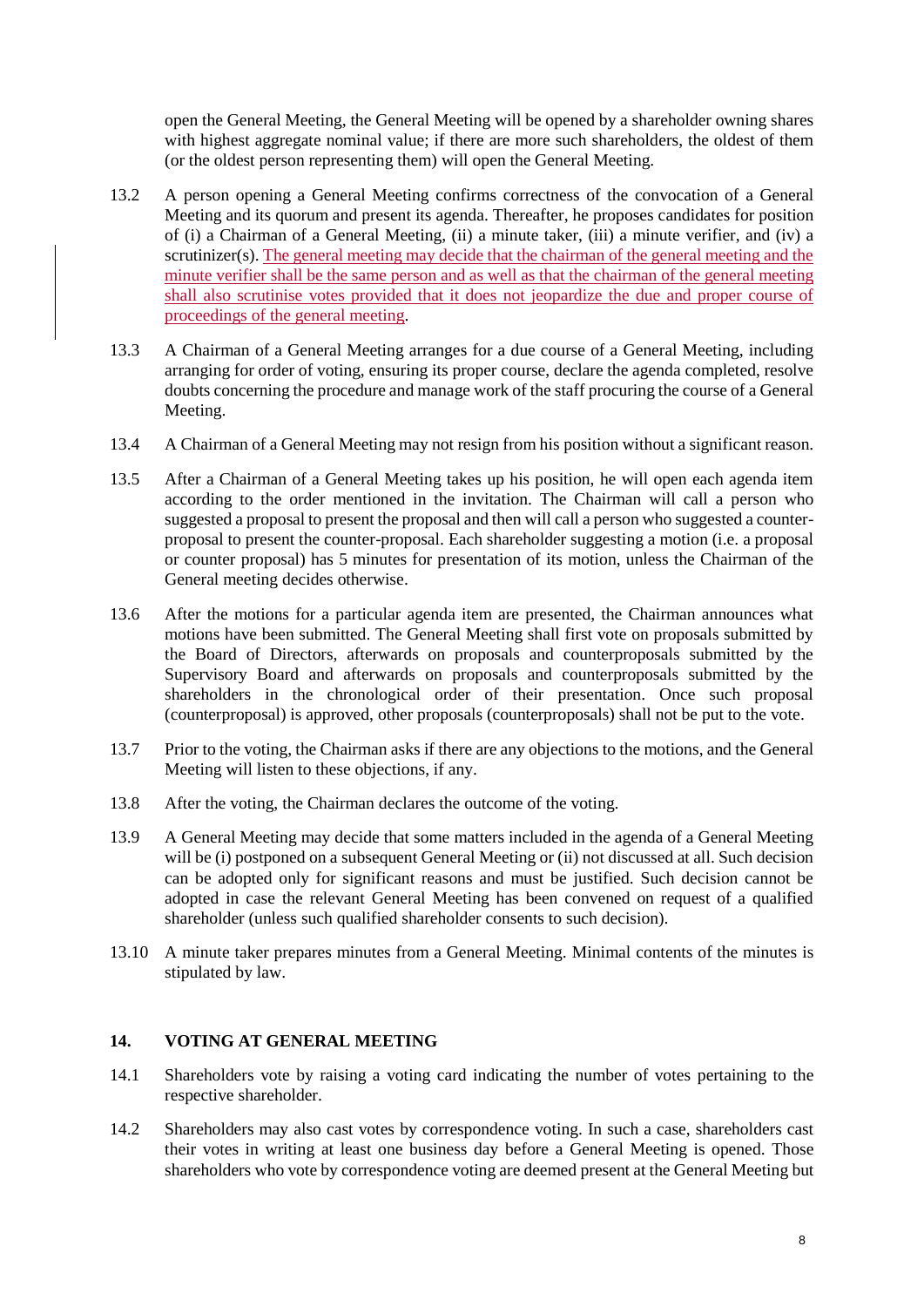only for the purposes of voting for those agenda items for which they have casted votes by correspondence.

- 14.3 A correspondence voting must include:
	- (a) name, surname, date of birth and residence address of a shareholder (if a shareholder is an individual) or a representative of a shareholder;
	- (b) business name, registered seat and identification (registration) number of a shareholder (if a shareholder is a legal person);
	- (c) agenda item to which the voting relates;
	- (d) number and face value of shares of a shareholder with which the shareholder performs the voting;
	- (e) information whether a shareholder votes for, against or whether the shareholder abstains from voting; and
	- (f) legalized signature of a person who signs a correspondence voting; if a correspondence voting is signed by a proxy, the proxy must attach a Power of Attorney signed by the shareholder (if a shareholder is an individual) or signed by an authorized person on behalf of the shareholder (if a shareholder is a legal entity). Signatures on the Power of Attorney must be legalized.
- <span id="page-8-0"></span>14.4 In case a shareholder who is a legal entity performs the correspondence voting, a correspondence voting must be accompanied by an original or certified copy of a registry extract or another reliable document that will prove the existence of the shareholder and the authorization of the authorized person(s) to sign the correspondence voting on behalf of the shareholder or to sign the Power of Attorney based on which a proxy signed the correspondence voting. If these documents are not in Czech or English language, an official translation of the documents or a necessary part thereof into Czech or English language must be attached. These documents (except the Power of Attorney) may not be older than three (3) months. Signatures on the Power of Attorney must be notarized.
- 14.5 Kofola may admit a correspondence voting without the documents under the Section [14.4](#page-8-0) being submitted in their entirety or with necessary notarization if there is no doubt about the identity of such voting shareholder and the shareholder's power to cast the votes.
- 14.6 A correspondence voting that has been received by Kofola cannot be changed or cancelled. If the shareholder who cast corresponding votes will be also present at the General Meeting, correspondence voting is disregarded.

#### **15. BOARD OF DIRECTORS**

- 15.1 The Board of Directors is a statutory body of Kofola.
- 15.2 The Board of Directors is in particular authorized and obliged to:
	- (a) manage Kofola's business;
	- (b) ensure that Kofola's books are properly kept;
	- (c) submit ordinary, extraordinary, consolidated and, where appropriate, interim financial statements to the General Meeting for approval;
	- (d) submit a proposal on profit distribution or coverage of loss to the General Meeting; and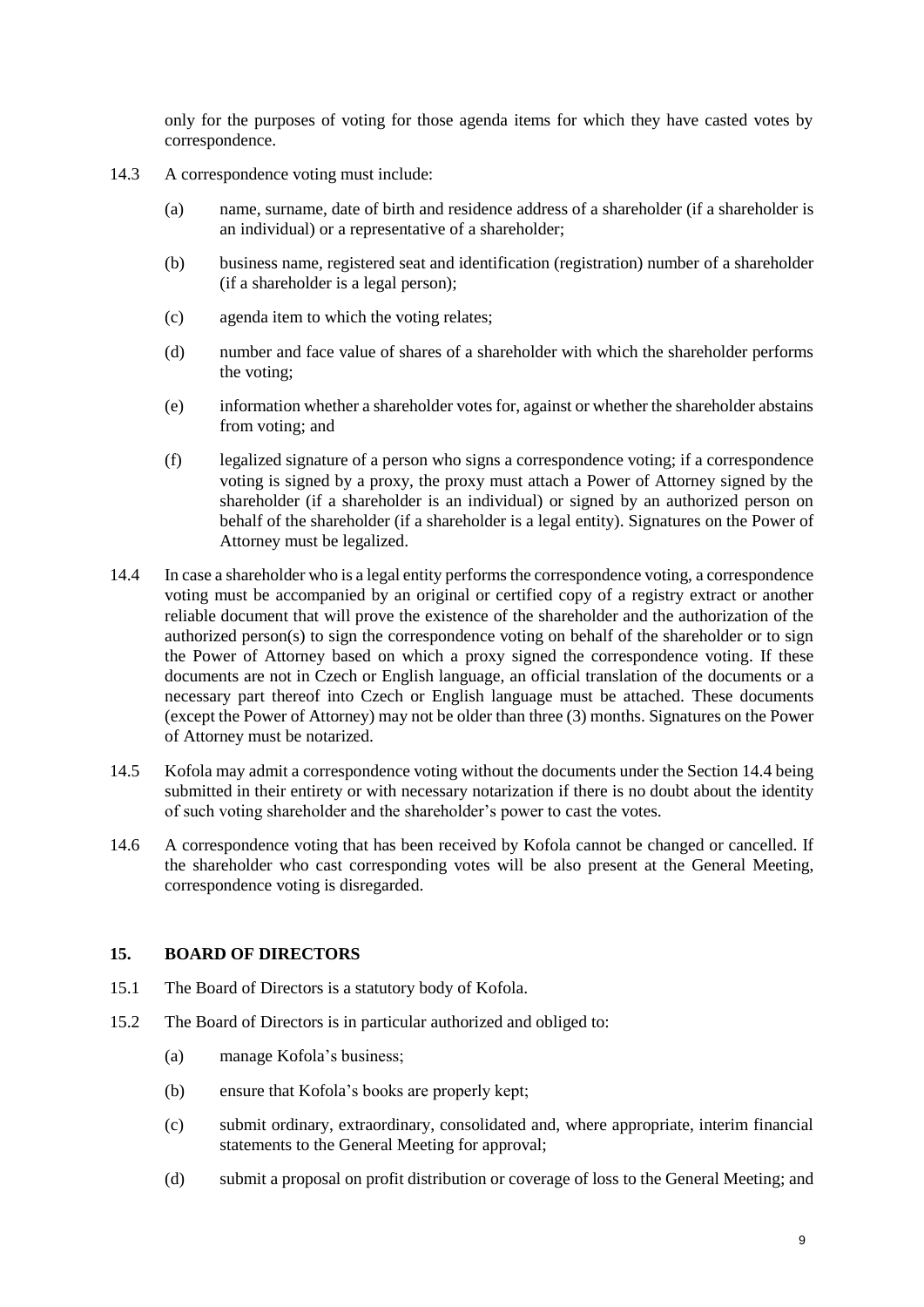- (e) take other actions required by the Czech Companies Act, other laws and these Articles of Association.
- 15.3 Notwithstanding other matters falling within the competence of the Board of Directors, the following matters shall require the adoption of a resolution by the Board of Directors:
	- (a) approving the draft consolidated economic and financial plan (the "budget") that will be presented to the Supervisory Board for approval,
	- (b) unless the same matter falls within the competence of the Supervisory Board pursuant Sec. [16.2](#page-11-0)[\(i\),](#page-11-1) approving subscription, acquisition or disposal of shares in other entities and approving joining a company under commercial law or a civil-law partnership by Kofola or any company of its subsidiaries,
	- (c) unless the same matter falls within the competence of the Supervisory Board pursuant to Sec. [16.2](#page-11-0)[\(j\),](#page-11-2) approving a share capital increase, sale of a business or an organized part of a business, a demerger, merger or transformation of Kofola or any company of Kofola's subsidiary,
	- (d) unless the same matter falls within the competence of the Supervisory Board pursuant to Sec. [16.2](#page-11-0)[\(n\),](#page-12-0) approving acquisition or disposal by Kofola or its subsidiaries of real property whose values exceeds the amount of EUR 5,000,000 or its equivalent, of a perpetual usufruct right or an interest in such a real property,
	- (e) unless the same matter falls within the competence of the Supervisory Board pursuant to Sec. [16.2](#page-11-0)[\(k\)](#page-12-1) or 16.2[\(p\),](#page-12-2) approving the assumption of a liability or the disposal of assets by Kofola or any its subsidiaries in a transaction other than executed in the ordinary course of business of the Kofola or any Kofola's subsidiary, where such transaction has not been provided for in the budget of Kofola or any its subsidiaries and its value - based on one or more related legal transactions - exceeds the amount of EUR 250,000 or its equivalent,
	- $(f)(b)$  proposing the liquidation of any Kofola's subsidiary,
	- $\overline{(g)}(c)$  defining the terms and conditions of remuneration of the management boards and supervisory boards of Kofola's subsidiaries,
	- $(h)(d)$  proposing amendments of the articles of association and approving the rules of procedure for supervisory and management boards of Kofola's subsidiaries,
	- $(i)(e)$  unless the same matter falls within the competence of the Supervisory Board pursuant to Sec. [16.2](#page-11-0)[\(a\),](#page-12-1) issuing sureties by Kofola or its subsidiaries or creating security on the assets of Kofola or its subsidiaries, with a view to secure performance of obligations/discharge of liabilities by entities other than Kofola''s subsidiaries.
- 15.4 The Board of Directors must present a consolidated economic and financial plan (budget) for a following fiscal year of Kofola to the Supervisory Board no later than two months one month prior to the beginning of the following fiscal year of Kofola. If the Supervisory Board does not approve the budget, the Board of Directors will conduct activities based on the most recent approved annual budget. The Board of Directors is obliged to prepare and present to the Supervisory Board monthlyquarterly reports on the performance of Kofola's consolidated budget within twenty (20) days from the end of each month calendar quarter.
- 15.5 The Board of Directors has six (6) members who are elected and recalled by the Supervisory Board.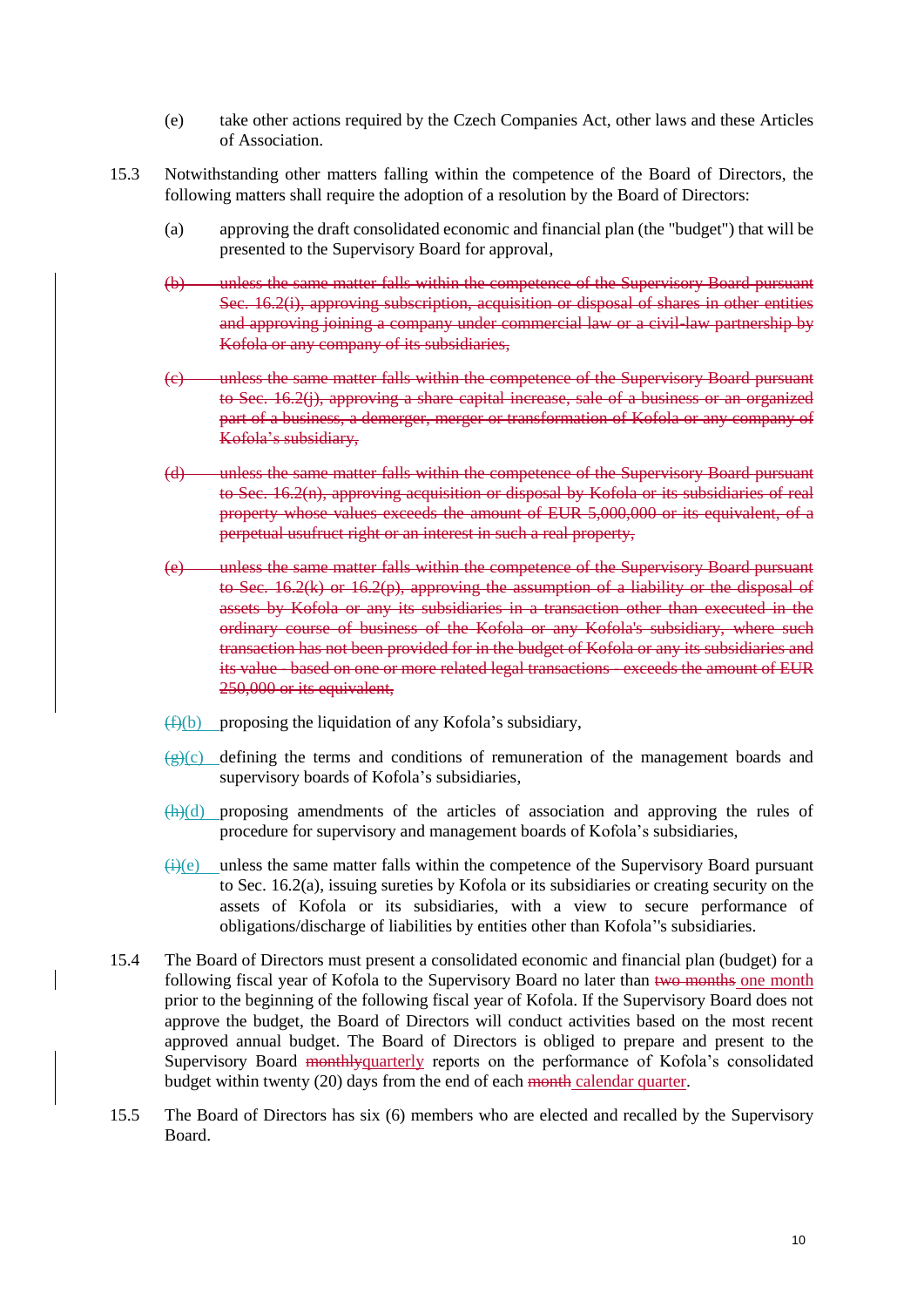- 15.6 The Board of Directors by the way of resolution of the Board of Directors adopted upon prior approval granted by the Supervisory Board – shall itself determine functions that particular members of the Board of Directors shall serve within the Board of Directors, with reservation that the Board of Directors shall always include Chairman of the Board of Directors (Chief Executive Officer) and Chief Financial Officer.
- 15.7 The term of a member of the Board of Directors is five (5) years. Reappointment is possible.
- 15.8 In case a legal entity is a member of the Board of Directors and is wound up, its legal successor does not become a member of the Board of Directors.
- 15.9 A member of the Board of Directors is, in compliance with Sec. 438 of the Act No. 89/2012 Coll., the Civil Code, authorized to entrust another person to represent Kofola in certain matters.
- 15.10 The Board of Directors grants or revokes a general proxy (*prokura*). Approval of the grant or revocation by the General Meeting is not required.
- 15.11 Meetings of the Board of Directors are convened as the need arises. The meetings are held at Kofola's registered office or at another venue upon consent of all the Board of Directors members.
- 15.12 The Board of Directors constitutes a quorum if a majority of its members is present or otherwise takes part in a meeting. It takes a decision by a majority of votes of present or otherwise participating members.
- 15.13 The Board of Directors elects and recalls from its members a chairman of the Board of Directors whose vote is decisive in case of equality of votes. The Board of Directors shall also elect from amongst its members two (2) Vice-Chairs of the Board of Directors.
- 15.14 A meeting of the Board of Directors is convened by a written or electronic invitation, stating the place, date, time of the meeting and its agenda. The invitation must be delivered to the members at least two (2) business days prior to the meeting, together with the materials that should be discussed by the Board of Directors. If there is a risk of delay, this deadline may be shortened to a reasonable extent.
- 15.15 If the Supervisory Board removes from office any member or members of the Board of Directors as a result of which the number of the Board of Directors members falls below five, the Supervisory Board must appoint on the same meeting new members of the Board of Directors in such a number which will guarantee the maintenance of the composition of the Board of Directors referred to in these Articles of Association.
- 15.16 If the term of office of any member or members of the Board of Directors terminates due to reasons other than their removal from office and, as a result, the number of the Board of Directors members falls below five, the Supervisory Board must, within fourteen (14) days of the occurrence of such fact, appoint a new member or members of the Board of Directors in such a number which will guarantee the maintenance of the composition of the Board of Directors referred to in these Articles of Association.
- 15.17 Members of the Board of Directors can adopt resolutions outside a meeting (*per rollam*) of the Board of Directors by use of technical means. The conditions of the decision-making must be determined so as to enable verification of identity of the member of the Board of Directors authorized to participate at the decision-making. The Board of Directors may also adopt decisions outside their meeting (*per rollam*) in writing. The proposal for adoption of a resolution outside their meeting is submitted by any member of the Board of Directors, provided that such member determines the deadline for voting and the manner of voting; the deadline must not be shorter than five (5) business days or longer than ten (10) business days. The member of the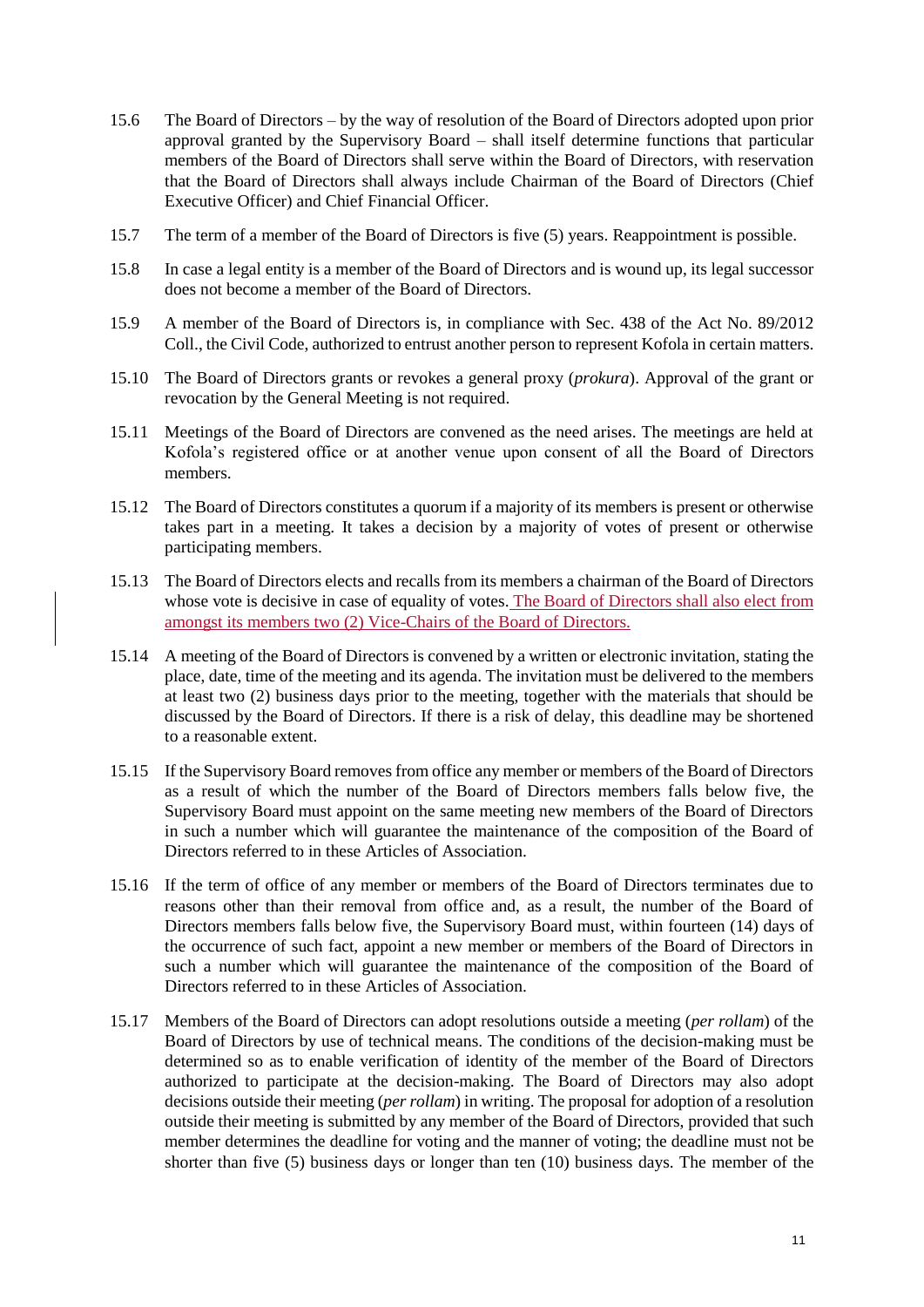Board of Directors proposing a resolution will make a record of the resolution adopted outside the meeting and will inform the Board of Directors on adoption of the resolution.

- 15.18 Minutes of the meetings are drawn up and signed by the Chairman and a minute taker to document the course of the Board of Directors' meetings and its decisions; an attendance list is attached to the minutes.
- 15.19 The Board of Directors can adopt its Rules of Procedure that will regulate a course of meeting of the Board of Directors within the conditions stipulated by law and these Articles of Association. The Rules of Procedure may regulate establishment of committee(s) of the Board of Directors having the powers stipulated therein. The Rules of Procedure must also be approved by the Supervisory Board.

#### **16. SUPERVISORY BOARD**

- 16.1 The Supervisory Board is a controlling body of Kofola.
- <span id="page-11-2"></span><span id="page-11-1"></span><span id="page-11-0"></span>16.2 The Supervisory Board is in particular authorized and obliged to:
	- (a) elect and recall members of the Board of Directors as well as approve the Board of Directors decisions regarding determination of functions that particular members of the Board of Directors shall serve within the Board of Directors;
	- (b) supervise the exercising of powers by the Board of Directors and Kofola's activities;
	- (c) review all documents and records concerning Kofola's activities and check whether the accounting records are kept properly and in accordance with reality;
	- (d) check whether Kofola's business or other activities are carried out in accordance with other legal regulations and with the Articles of Association;
	- (e) review the ordinary, extraordinary, consolidated and, where appropriate, interim financial statements as well as a proposal on profit distribution or coverage of loss, and submit its opinions to the General Meeting;
	- (f) approve the budget of the capital group of Kofola prepared by Kofola's Board of Directors, approve any material change of the format used for preparing Kofola's budget;
	- (g) approve Kofola's long-term operating plans developed by the Board of Directors;
	- (h) approve any acquisition, purchase or disposal of shares in other entities, as well as joining any company or partnership, by Kofola or any of its subsidiaries, in case such transaction is not provided for in the budget of Kofola and its value exceeds EUR 8,000,000 20,000,000 or an equivalent of that amount;
	- (h)(i) to approve any transfer of assets for consideration or without, including transfer of shares, of Kofola or its subsidiaries whose value exceeds 20,000,000 EUR or the equivalent if such disposal of assets is not foreseen in the budget of Kofola;
	- (i) approve any share capital increase, sale of a business or an organised part of a business, a demerger, merger or transformation of any Kofola's subsidiary if the value of assets subject to such transaction exceeds 15% of Kofola's consolidated assets disclosed in the financial statements for the preceding financial year and if such transaction is not provided for in the budget of Kofola;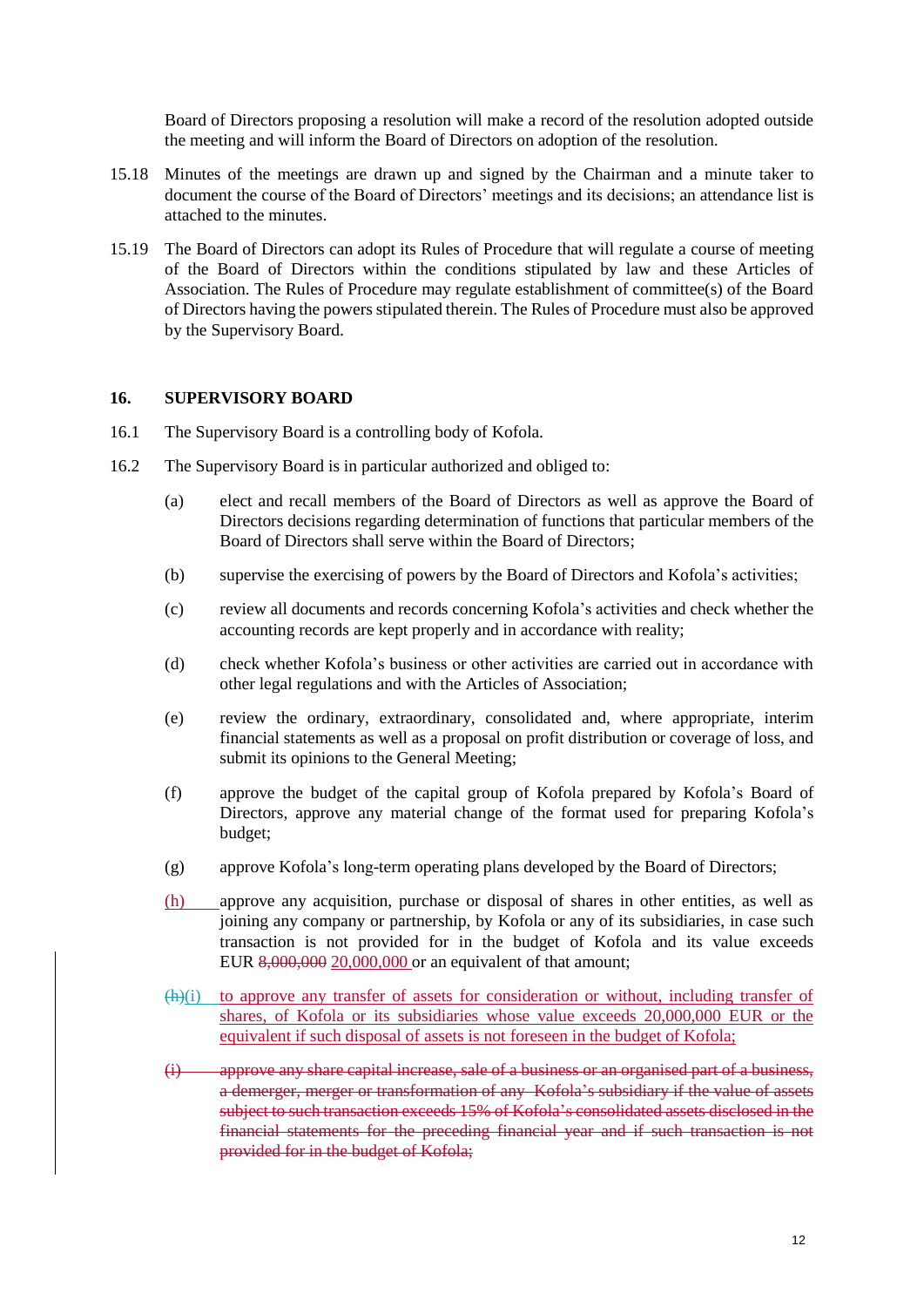- <span id="page-12-1"></span>(j) approve the conclusion of an agreement (by Kofola or any of its subsidiaries) which is not provided for in the budget of Kofola and under which Kofola or its subsidiary would assume a liability in amount exceeding:
	- (i) EUR 30,000,000 or an equivalent of that amount with respect to activities conducted as part of the ordinary course of business; and
	- (ii) EUR 3,000,000 or an equivalent of that amount with respect to activities conducted outside the ordinary course of business;
- (k) approve the conclusion of a loan agreement (or another similar agreement concerning financial debt) by Kofola or its subsidiaries acting as a lender if such an agreement is not provided for in the budget of Kofola and its value exceeds EUR 2,000,000 or an equivalent of that amount, except for:
	- trade credit granted in the ordinary course of business; and
	- loans granted on the market principles between the companies falling within the group of Kofola companies (the "Kofola's Group");
- (l) approve the issue of any sureties, guarantees (or other forms of assuming responsibility for third-party liabilities) by Kofola or any company within the Kofola's Group if they are not provided for in Kofola's budget and their value exceeds EUR 2,000,000 or an equivalent of that amount; the term "third party" does not apply to Kofola and its subsidiary companies;
- <span id="page-12-0"></span>(m) approve acquisition or disposal by Kofola or any of its subsidiaries of real property, a perpetual usufruct right or an interest in real property (or in a perpetual usufruct right) if such transaction is not provided for in Kofola's budget and its value exceeds EUR 5,000,000 or an equivalent of that amount;
- (n) approve the disposal of any intellectual property rights of Kofola or any of its subsidiaries if the actual market value of such rights exceeds EUR 1,000,000 or an equivalent of that amount and if no such disposal is provided for in Kofola's budget;
- <span id="page-12-2"></span>(o) approve the disposal, by Kofola or any of its subsidiaries, of assets whose value exceeds 15% of the Kofola's consolidated net book value (if the disposal is made by Kofola) or 15% of the net book value of a given Kofola's subsidiary (if disposal is made by a given Kofola's subsidiary) disclosed in the financial statements for the preceding financial year, if no such disposal is provided for in Kofola's budget;
- (p) approve the liquidation of any Kofola's subsidiary if the value of such Kofola subsidiary's assets exceeds 15% of Kofola's consolidated assets disclosed in the financial statements for the preceding financial year;
- $\left(\frac{q}{r}\right)(i)$  approve the terms and conditions of remuneration of members of Kofola's Board of Directors<sup>.</sup>
- (r) approve the terms and conditions of remuneration of members of the management and supervisory boards of Kofola's subsidiaries if the total annual remuneration of a given person (including any bonuses, awards, severance payments and other similar benefits) exceeds the following limits (gross value):
	- (i) for members of the management boards of Kofola's subsidiaries: EUR 175,000 or an equivalent of that amount;
	- (ii) for members of the supervisory boards of Kofola's subsidiaries: EUR 25,000 or an equivalent of that amount;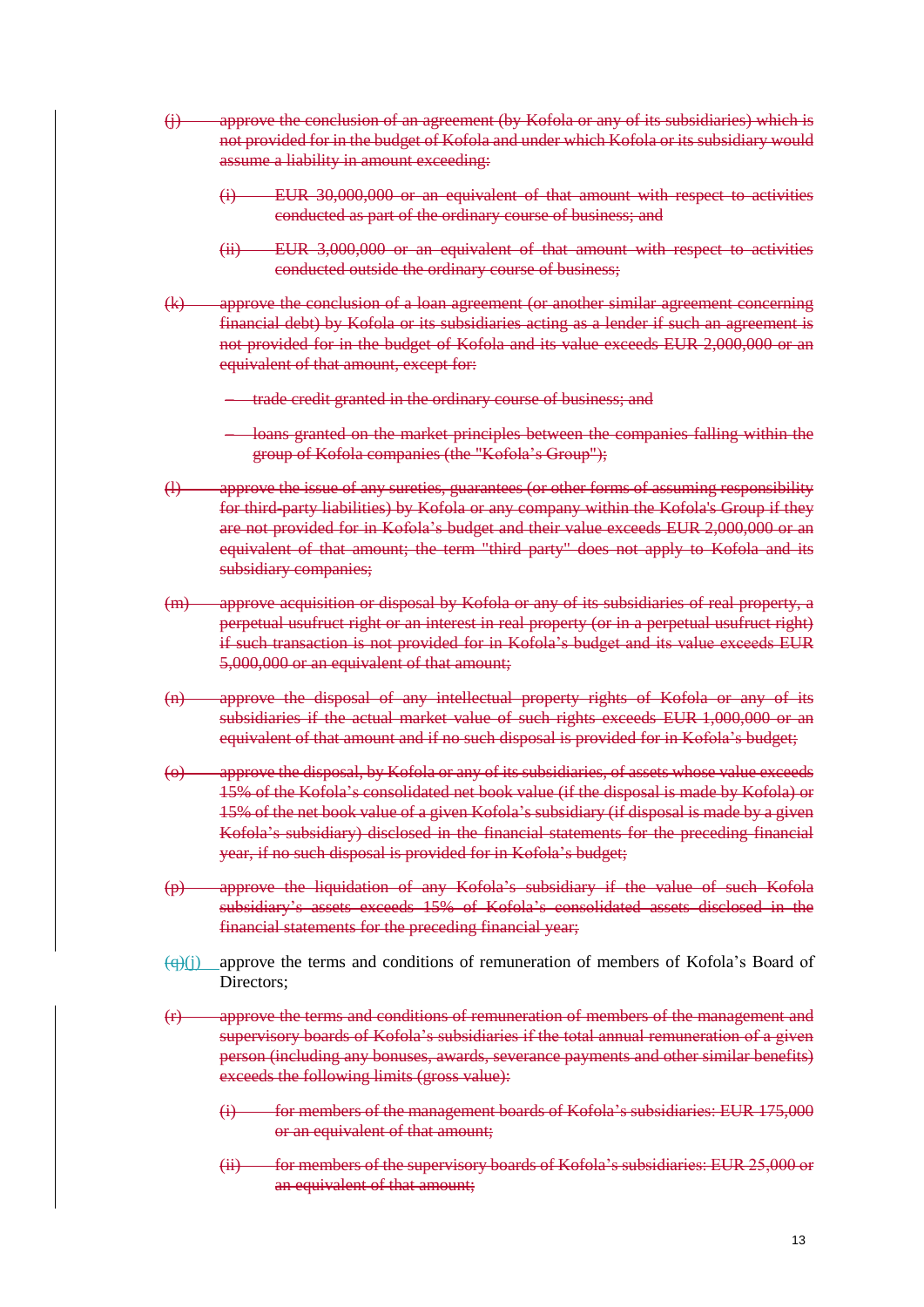- $\frac{f(x)}{g(x)}$  approve the rules of procedure for Kofola's Board of Directors as well as any changes to those rules;
- $\left(\frac{f(t)}{f(t)}\right)$  approve the rules of procedure for Kofola's Supervisory Board as well as any changes to those rules;
- $\frac{u}{m}$  propose the appointment of an auditor to audit the financial statements of Kofola's subsidiaries;
- $(v)$  approve the conclusion, by Kofola or any of its subsidiaries, of an agreement concerning a transaction with a party related to (i) Kofola (ii) any company within Kofola's Group, or (iii) any shareholder holding at least 5% shareholding in Kofola or holding any shareholding in any of its subsidiaries or (iv) any member of the Supervisory Board or the Board of Directors of Kofola or any of its subsidiaries, except for the contracts as provided below:
	- (i) the contracts for the sale or for delivery of products and goods and materials to the production, the contracts for the provision of services or the contracts for the sale of fixed assets concluded on the market rules between the companies within Kofola's Group if the value of such transaction on a one-off basis or over a period of one year does not exceed the amount of EUR 1,000,000 or its equivalent,
	- (ii) the guarantee contracts and other contracts of a similar nature concluded between the companies within Kofola's group if the value of the commitment does not exceed the amount of EUR 5,000,000 or its equivalent;
- (w) approve the appointment and dismissal of members of the Board of Directors of Kofola's subsidiaries as well as Country General Managers or the conclusion and termination of contracts with them;

"**Country General Manager**" shall mean country general managers being the head of the Company's group operation in the given geographical markets in which the Company (directly or via its subsidiaries) operates, namely (i) Czech Republic and Slovak Republic jointly; (ii) Poland, (iii) Slovenia and (iv) other geographical market(s) the Company may enter into in the future;

and

- $\leftrightarrow$ (n) take other actions required by the Czech Companies Act, other laws and these Articles of Association.
- 16.3 The Supervisory Board has  $\frac{1}{5}$   $\frac{1}{5}$  members four (4) members- who are elected and recalled by the General Meeting.
- 16.4 The term of a member of the Supervisory Board is five (5) years. Reappointment is possible..
- 16.5 The General meeting may elect alternate member/s for filling free posts of members of the Supervisory Board according to the predefined order. If the alternate members are not elected the Supervisory Board, in which the number of members elected by the general meeting has not decreased by more than one half, may appoint substitute member until the next general meeting. The term of office of a substitute member of the Supervisory Board shall not be applied towards the term of office of a member of the Supervisory Board. In case a legal entity is a member of the Supervisory Board and is wound up, its legal successor does not become a member of the Supervisory Board.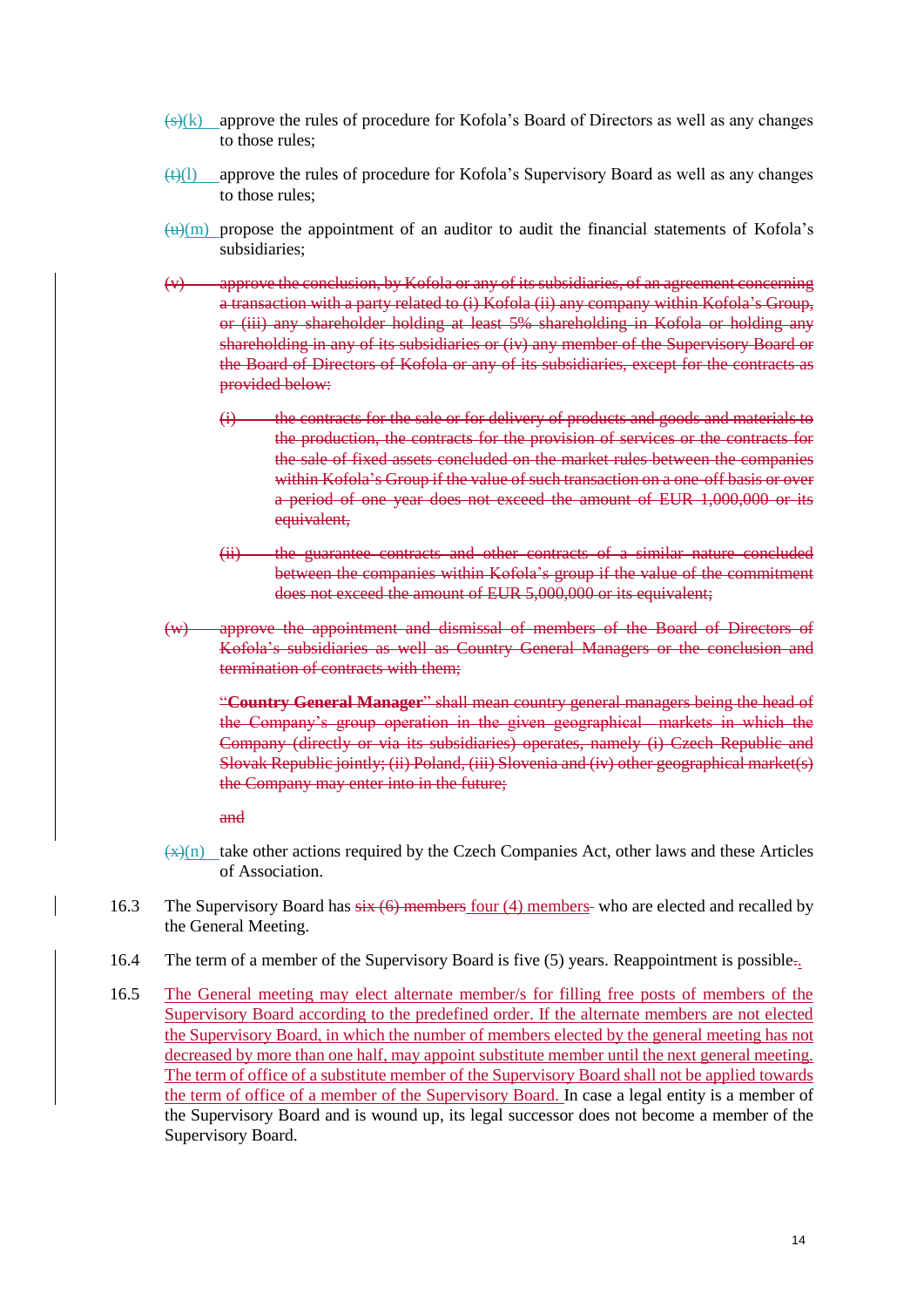- 16.6 The Supervisory Board holds at least one (1) meeting every calendar quarter. The meetings are held at Kofola's registered office or at another venue upon consent of all the Supervisory Board members.
- 16.7 The Supervisory Board constitutes a quorum if a majority of its members is present or otherwise takes part in a meeting. It takes a decision by a majority of votes of present or otherwise participating members.
- 16.8 The Supervisory Board meetings, save for issues which directly concern the Board of Directors or its members, and in particular their removal and liability, should be accessible and open to members of the Board of Directors.
- 16.9 The Supervisory Board elects and recalls from its members a chairman of the Supervisory Board whose vote is decisive in case of equality of votes.
- 16.10 A Supervisory Board meeting may be convened by the Chairman of the Supervisory Board acting on its own initiative or at the request of Kofola's Board of Directors or each member of Kofola's Supervisory Board. The meeting should be convened within two (2) weeks from the date when a relevant request is submitted by an authorised person, and the meeting should be scheduled for a date falling within four (4) weeks from the date of submitting the request. The Supervisory Board meetings must be convened by registered mail, electronic mail or fax sent at least two (2) weeks before the planned date of the meeting.
- 16.11 Members of the Supervisory Board can adopt resolutions outside a meeting (*per rollam*) of the Supervisory Board by use of technical means. The conditions of the decision-making must be determined so as to enable verification of identity of the member of the Supervisory Board authorized to participate at the decision-making. The Supervisory Board may also adopt decisions outside a meeting (*per rollam*) in writing. The proposal for adoption of a resolution outside a meeting is submitted by any member of the Supervisory Board, provided that such member determines the deadline for voting and the manner of voting; the deadline must not be shorter than two (2) business days or longer than ten (10) business days. The member of the Supervisory Board proposing a resolution will make a record of the resolution adopted outside the meeting and will inform the Supervisory Board on adoption of the resolution.
- 16.12 Minutes of the meetings are drawn up and signed by the Chairman and a minute taker to document the course of the Supervisory Board's meetings and its decisions; an attendance list is attached to the minutes.
- 16.13 The Supervisory Board can adopt its Rules of Procedure that will regulate a course of meetings of the Supervisory Board within the conditions stipulated by law and these Articles of Association. The Rules of Procedure may regulate establishment of committee(s) of the Supervisory Board having the powers stipulated therein.

# **17. AUDIT COMMITTEE**

- 17.1 Kofola forms the Audit Committee. The Audit Committee is composed of three (3) members appointed and recalled by the General Meeting from among members of the Supervisory Board or third parties.
- 17.2 Powers of the Audit Committee are stipulated by law.
- 17.3 The Audit Committee constitutes a quorum if a majority of its members is present or otherwise takes part in a meeting. It takes a decision by a majority of votes of present or otherwise participating members.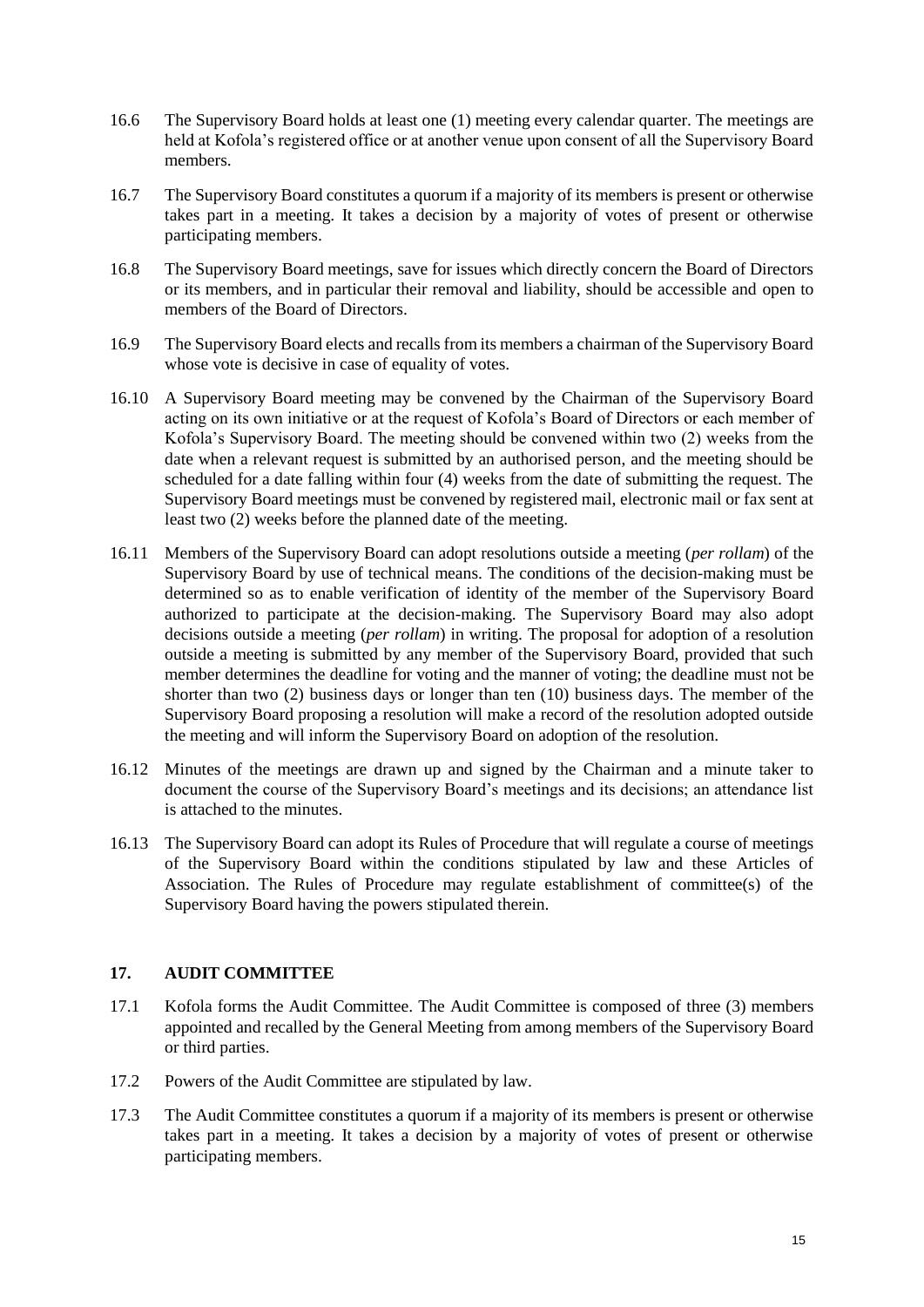- 17.4 The term of a member of the Audit Committee is five (5) years. Reappointment is possible.
- 17.5 The Audit Committee elects and recalls from its members a chairman of the Audit Committee whose vote is decisive in case of equality of votes.
- 17.6 A meeting of the Audit Committee is convened by a written or electronic invitation, stating a place, date, time of the meeting and its agenda. The invitation must be delivered at least 14 days prior to the meeting, together with the materials that should be discussed by the Audit Committee. If there is a risk of delay, this deadline may be shortened to a reasonable extent.
- 17.7 Members of the Audit Committee can adopt resolutions outside a meeting (*per rollam*) of the Audit Committee by use of technical means. The conditions of the decision-making must be determined so as to enable verification of identity of a member of the Audit Committee authorized to participate at the decision-making. The Audit Committee may also adopt decisions outside the meeting (*per rollam*) in writing. The proposal for adoption of a resolution outside the meeting is submitted by any member of the Audit Committee, provided that such member determines the deadline for voting and the manner of voting; the deadline must not be shorter than 7 business days or longer than 14 business days. The member of the Audit Committee proposing a resolution will make a record of the resolution adopted outside a meeting and will inform the Audit Committee on adoption of the resolution.
- 17.8 Minutes of meetings are drawn up and signed by the Chairman and a minute taker to document the course of the Audit Committee's meetings and its decisions; an attendance list is attached to the minutes.
- 17.9 The Audit Committee can adopt its Rules of Procedure that will regulate course of meetings of the Audit Committee within the conditions stipulated by law and these Articles of Association. The Rules of Procedure may regulate establishment of committee(s) of the Audit Committee having the powers stipulated therein.

# **18. ACTING ON BEHALF OF COMPANY, SIGNING ON BEHALF OF COMPANY**

- 18.1 Kofola is represented in all matters by any two members of the Board of Directors acting jointly. The chairman of the Board of Directors together with one member of the Board of Directors or Vice-Chair of the Board of Directors together with one member of the Board of Directors shall represent Kofola.
- 18.2 The person who signs on behalf of Kofola attaches its signature and information on its position next to Kofola's business name,
- 18.3 The Board of Directors may authorise one of its members to act on behalf of Kofola in a specific legal matter individually.
- 18.2 In compliance with the way of representing Kofola specified in par. 1 members of the Board of Directors are entitled to grant on behalf of Kofola a power of attorney to other person to represent Kofola.

# **19. CHANGES TO REGISTERED CAPITAL, FINANCIAL ASSISTANCE, DIVISION OF PROFIT AND COMPANY'S FUNDS**

19.1 Unless stated otherwise, the increase and decrease of the registered capital will be governed by the relevant provisions of the Czech Companies Act.